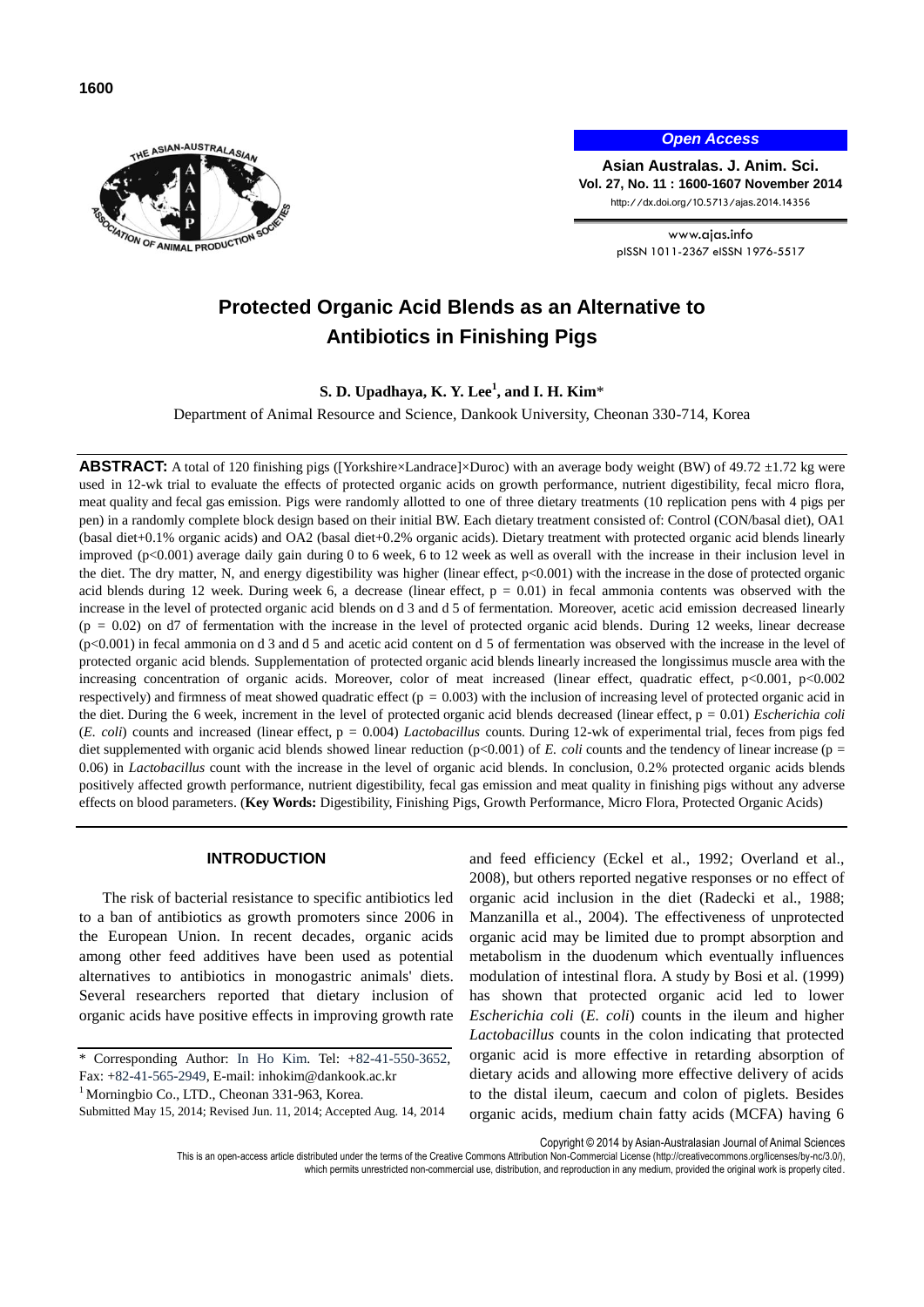to10 carbon atoms also have antimicrobial property. Dierick et al. (2002) reported that about 80% of the MCFA may exert bacteriostatic and bactericidal properties in the upper small intestine. Thus, it was assumed that including MCFA along with organic acid blends would enhance its antimicrobial effects. Therefore, we hypothesized that the blends of different organic acids with MCFA in matrix coating could play an influential role in improving growth performance, meat quality and microbial population of finishing pigs. Furthermore, dietary acidifiers have been widely used in piglets and there is limited study on the effect of organic acids in finishing pigs. Thus, the objectives of the present study were the development of a novel composition of organic acid blends and MCFA protected by lipid base matrix coating and evaluation of its impact on the growth performance, nutrient digestibility, blood characteristics, meat quality, fecal gas emission and fecal micro flora in the finishing pigs.

#### **MATERIALS AND METHODS**

The experimental protocols describing the management and care of animals were reviewed and approved by the Animal Care and Use Committee of Dankook University.

#### **Source of organic acid**

The matrix coated organic acid, used in the current experiment was provided by a commercial company (Morningbio Co., Ltd., Cheonan, Korea). This protected organic acid consists of MCFA and composite organic acids. The active ingredients were 17% fumaric acid, 13% citric acid, 10% malic acid, 1.2% MCFA (capric and caprylic acid) and carrier.

#### **Experimental design, animals, and diets**

A total of 120 finishing pigs ([Yorkshire×Landrace]× Duroc) with an average body weight (BW) of  $49.72 \pm 1.72$ kg were used in this 12-wk growth trial. Pigs were allotted to 3 dietary treatments based on their initial BW. Each dietary treatment consisted of CON (basal diet), OA1 (basal diet+0.1% organic acids) and OA2 (basal diet+0.2% organic acids). Pigs were randomly allotted to one of three treatments (10 replication pens with 4 pigs per pen) in a randomized complete block design. Diets (Table 1) were formulated to meet or exceed the nutrient requirements recommended by NRC (1998). Organic acid blends in the form of powder were added to the diet at the expense of corn using a mixing machine. All pigs were provided with *ad libitum* access to feed and water through a self-feeder and nipple drinker, respectively, throughout the experiment. The target room temperature and humidity were 25°C and 60% respectively.

**Table 1.** Compositions of basal diets for finishing pigs (as-fed basis)

| Items                             | Content |
|-----------------------------------|---------|
| Ingredients (g/kg)                |         |
| Ground corn                       | 589.3   |
| Soybean meal (CP 47.5%)           | 316.8   |
| Tallow                            | 27.9    |
| Molasses                          | 30.0    |
| Limestone                         | 3.6     |
| Dicalcium phosphate               | 18.4    |
| Salt                              | 1.5     |
| L-lys $HCl(78%)$                  | 2.7     |
| $DL$ -met                         | 1.0     |
| L-thr $(89%)$                     | 0.7     |
| Choline chloride (25%)            | 1.1     |
| Vitamin premix <sup>1</sup>       | 1.3     |
| Trace mineral premix <sup>2</sup> | 2.0     |
| Calculated composition            |         |
| DE (MJ/kg)                        | 14.7    |
| CP                                | 176.3   |
| Ca                                | 7.0     |
| Available P                       | 6.3     |
| Lys                               | 10.2    |
| $Met+cys$                         | 9.2     |
| Analyzed composition              |         |
| CP                                | 174.1   |
| Ca                                | 7.8     |
| Available P                       | 6.1     |
| Lys                               | 10.9    |
| $Met+cys$                         | 9.7     |

CP, crude protein; DE, digestible energy.

<sup>1</sup> Provided per kg of complete diet: vitamin A, 4,000 IU; vitamin D<sub>3</sub>, 800 IU; vitamin E, 171 IU; vitamin K, 2 mg; riboflavin, 4 mg; niacin, 20 mg; thiamine, 4 mg; d-pantothenic, 11 mg; choline, 166 mg; biotin, 0.08 mg; vitamin B12, 16 μg.

<sup>2</sup> Provided per kg of complete diet: Cu (as CuSO<sub>4</sub>·5H<sub>2</sub>O), 15 mg; Fe (as FeSO4·7H2O), 80 mg; Zn (as ZnSO4), 56 mg; Mn (MnO2), 74 mg; I (as KI), 0.3 mg; Co (as  $CoSO_4.5H_2O$ ), 0.5 mg; and Se (as  $Na_2SeO_3.5H_2O$ ), 0.4 mg.

## **Experimental procedures**

Body weight was measured at week 6 and week 12 of the experimental period, and feed consumption was recorded on a pen basis during the experiment to calculate the average daily gain (ADG), average daily feed intake (ADFI) and gain-to-feed (G:F) ratio. Chromium oxide was added to the diet as an indigestible marker at 0.20% of the diet for 7 d prior to fecal collection at the 6th week and 12th week for calculation of dry matter (DM), nitrogen (N), and energy digestibility. Fecal samples were collected randomly from at least 2 pigs in each pen. All feed and feces samples were stored immediately at –20°C until analysis. All the feed and fecal samples were freeze-dried and finely ground to be able to pass through a 1mm screen. The determination of DM, N, and energy was conducted in accordance with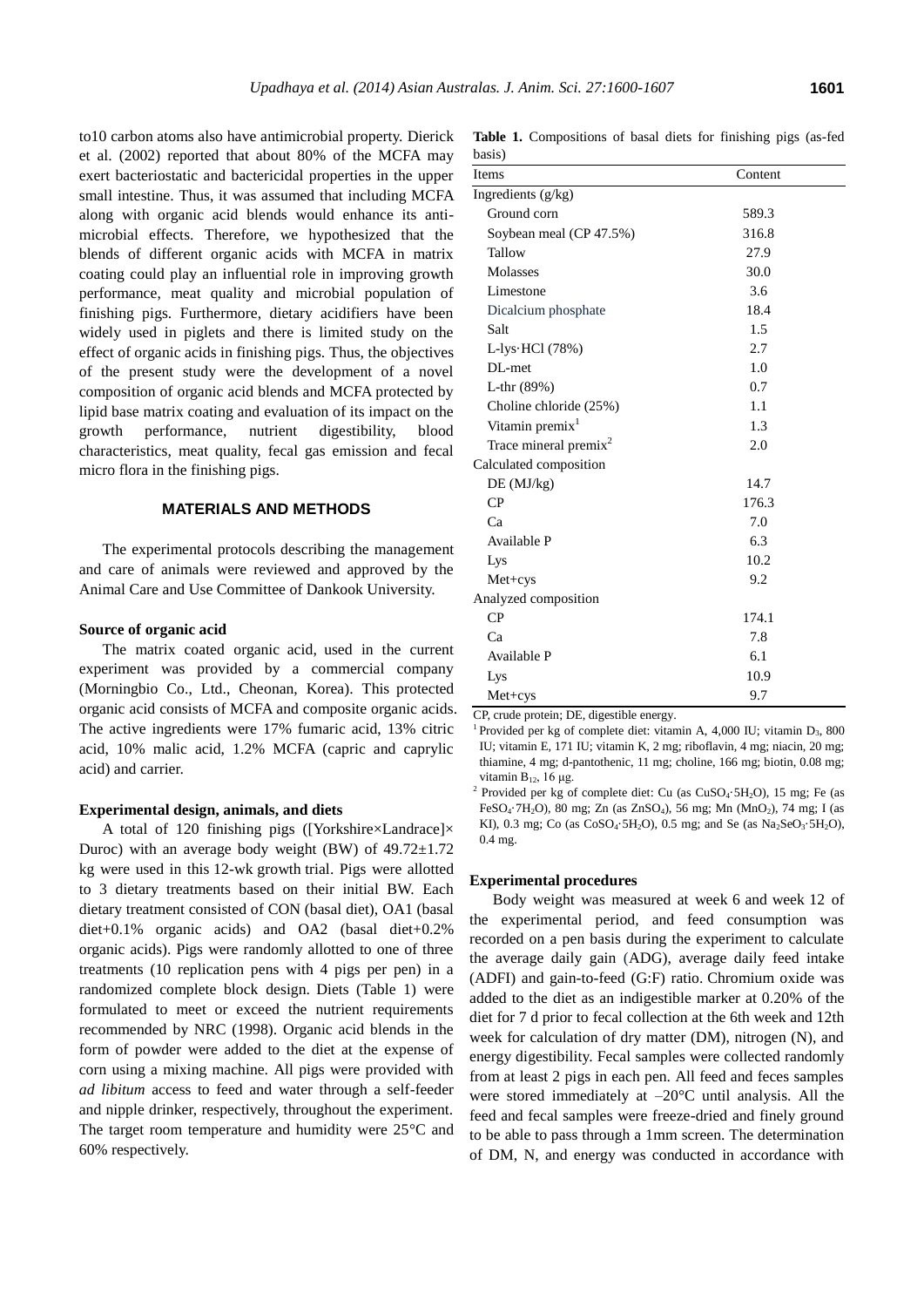the methods established by the AOAC (2000). Chromium levels were determined via UV absorption spectrophotometry (UV-1201, Shimadzu, Kyoto, Japan) and the apparent total tract digestibility of DM, N, and energy were calculated using indirect methods described by Williams et al. (1962).

Two pigs were randomly selected from each pen and bled via jugular venipuncture at the beginning of the experiment (20 pigs per treatment at 0 d). The same pigs were bled at the end of 6 wk and 12 wk of the experiment. Blood samples were collected into non-heparinized vacuum tubes and tubes containing  $K_3EDTA$  (Becton Dickinson Vacutainer Systems, Franklin Lakes, NJ, USA) to obtain serum and whole blood, respectively. The red blood cells (RBC), white blood cells (WBC) and lymphocyte counts of whole blood samples were determined using an automatic blood analyzer (ADVIA 120, Bayer, Tarrytown, NY, USA). The concentration of glucose in the blood serum was measured using the automatic biochemistry analyzer (HITACHI 747, Hitachi, Tokyo, Japan).

At the end of the experiment, two pigs from each pen were transported to the abattoir for slaughter. The carcasses were placed in a conventional chiller at 4°C. After 24 h chill period, carcasses were fabricated into primal cuts. Meat samples, which included lean and fat, were taken via perpendicular cut loins into 2-cm-thick chop beginning from the 10th and 11th ribs region. Backfat thickness was determined by measuring midline fat thickness. The pH of longissimus muscle (LM) was measured in 24 h postmortem with an insertion glass electrode (Radiometer, Lyon, France) connected to a pH-meter (NWK binar pH, K-21, Landsberg, Germany). The electrode was calibrated at 20°C in buffers at pH value of 4.00 and 7.00. Surface LM color (Minolta L\*, a\*, and b\*) was measured in triplicate on a freshly-cut surface with a Minolta Chromameter (Minolta CR 301, Tokyo, Japan). The water holding capacity (WHC) was measured according to the methods of Kauffman et al. (1986). In brief, 0.2 g sample was pressed at 3,000 psi for 3 min on 125-mm-diameter filter paper. The areas of the pressed sample and expressed moisture were delineated and then determined with a digitizing area-line sensor (MT-10S; M. T. Precision Co. Ltd., 123 Tokyo, Japan). A ratio of water: meat areas was calculated, giving a measure of WHC (the smaller ratio indicates the higher WHC). The proportion of LM acceptable for Pork Composition and Quality Assessment Procedures (Berg, 2000) was determined via the selection of LM with acceptable color, firmness, and marbling (all measures 3 or greater based on a scale of 1 to 5, Berg, 2000). Drip loss was measured using approximately 2 g of meat sample according to the plastic bag method, which was described by Honikel (1998).

For *Lactobacillus* and *E. coli* population analysis, fresh feces taken via massaging the rectum from 2 pigs per pen at

the last two days of period were respectively pooled and placed on ice for transportation to the laboratory. The composite fecal sample (one gram) from each pig was diluted with 9 mL of 1% peptone broth (Becton, Dickinson and Co., Franklin Lakes, NJ, USA) and then homogenized. Viable counts of bacteria in the fecal samples were conducted by plating serial 10-fold dilutions (in 1% peptone solution) onto Mac Conkey agar plates (Difco Laboratories, Detroit, MI, USA) and lactobacilli medium III agar plates (Medium 638, DSMZ, Braunschweig, Germany) to isolate the *E. coli* and *Lactobacillus*, respectively. The lactobacilli medium III agar plates were incubated for 48 h at 39°C under anaerobic conditions. The Mac Conkey agar plates were incubated for 24 h at 37°C. The *E. coli* and *Lactobacillus* colonies were counted immediately after removal from the incubator.

For the analysis of the fecal  $NH_3$  and acetic acid, fresh feces were collected from 2 pigs each pen the last 2 d of the experiment. The total sampled feces was then thawed and homogenized, after which the stock feces were stored in 2.6-L plastic boxes in duplicate with a small hole in the middle of one side that was sealed with adhesive plaster. The samples were allowed to ferment for 1 day at room temperature (25°C), after which 100 mL of the headspace air was sampled from approximately 2.0 cm above the fecal sample. Concentration of  $NH<sub>3</sub>$  and acetic acid were measured within the scope of 5.0 to 100.0 ppm (No. 3La, detector tube; Gastec Corp. Kanagawa, Japan). After collection, box was re-sealed with adhesive plaster to measure the fecal noxious content at d 3, d 5, and d 7. The gas emission of the sample within pig was averaged by measurements of two duplicate boxes. Prior to measurement, the fecal samples were manually shaken for approximately 30 s to disrupt any crust formation on the surface of the fecal sample and to homogenize the samples.

#### **Statistical analyses**

All data were subjected to statistical analysis in a randomized complete block design using the general linear model procedures (SAS Inst. Inc., Cary, NC, USA), with the pen serving as the experimental unit. The initial BW was used as a covariate for the ADFI and ADG, and the initial values were used as a covariate for the blood profile. Before conducting statistical analysis of the microbial counts, the value was transformed logarithmically. Linear and quadratic polynomial contrasts were performed to determine the effects of inclusion level of 0.1% and 0.2% of protected organic acid blends in the diet.

#### **RESULTS**

#### **Growth performance**

In the current study, linear effect of dietary treatment on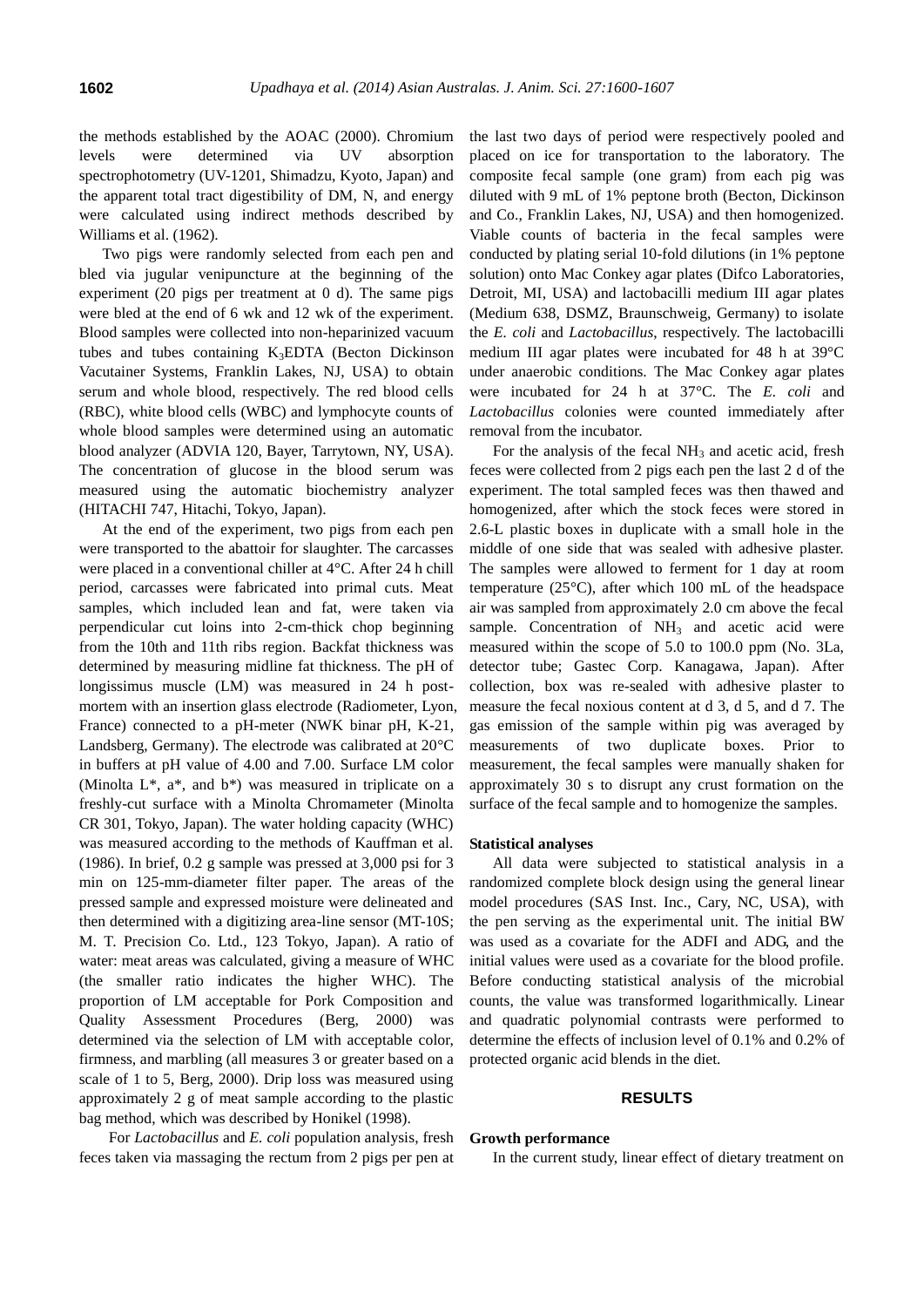|  | M<br>×<br>×<br>۹<br>۰.<br>۰. |
|--|------------------------------|
|--|------------------------------|

| Items                  | CON <sup>1</sup> | OA1 <sup>1</sup> | OA2 <sup>1</sup> | <b>SE</b> |         | p-value          |  |
|------------------------|------------------|------------------|------------------|-----------|---------|------------------|--|
|                        |                  |                  |                  |           | Linear  | <b>Quadratic</b> |  |
| 0 to 6 weeks           |                  |                  |                  |           |         |                  |  |
| ADG(g)                 | 779              | 806              | 820              | 7.0       | < 0.001 | 0.50             |  |
| ADFI $(g)$             | 2,193            | 2,243            | 2,260            | 31.0      | 0.10    | 0.70             |  |
| G/F                    | 0.355            | 0.359            | 0.363            | 0.01      | 0.30    | 1.00             |  |
| 6 to 12 weeks          |                  |                  |                  |           |         |                  |  |
| $\text{ADG}(\text{g})$ | 824              | 858              | 879              | 13.0      | 0.01    | 0.70             |  |
| ADFI $(g)$             | 2,709            | 2,718            | 2,748            | 30.0      | 0.40    | 0.80             |  |
| G/F                    | 0.304            | 0.316            | 0.320            | 0.01      | 0.08    | 0.60             |  |
| Overall                |                  |                  |                  |           |         |                  |  |
| ADG(g)                 | 801              | 832              | 849              | 7.0       | < 0.001 | 0.50             |  |
| ADFI $(g)$             | 2,451            | 2,480            | 2,504            | 27.0      | 0.20    | 0.90             |  |
| G/F                    | 0.327            | 0.336            | 0.339            | < 0.01    | 0.10    | 0.70             |  |

**Table 2.** Effects of dietary organic acid blends on growth performance in finishing pigs

OA, organic acids; SE, standard error; ADG, average daily gain; ADFI, average daily feed intake; G/F, gain-to-feed ratio.

Values represent the means of ten pens with four pigs per pen.

ADG was observed. However, no linear or quadratic effect of dietary treatment with protected organic acid blends on ADFI and G:F was observed. The ADG increased linearly  $(p<0.001)$  during 0 to 6 week as well as during 6 to 12 week of experimental period as the inclusion rate of protected organic acid blends increased. Overall, the increase in the inclusion level of protected organic acid blends linearly increased the ADG (Table 2).

# **Nutrient digestibility and blood characteristics**

The DM, N, and energy digestibility was higher (linear effect, p<0.001) with the increase in the inclusion level of protected organic acid blends in the diet during 12 week. However, supplementation of protected organic acid blends had no effect on nutrient digestibility during 6th week of experimental trial (Table 3). Dietary inclusion of protected organic acids blends had no effect on the blood serum parameters (WBC, RBC, lymphocyte count, glucose concentration) in the current study (Table 4).

#### **Fecal noxious gas content**

During week 6, a decrease (linear effect,  $p = 0.01$ ) in fecal ammonia contents was observed with the increase in the level of protected organic acid supplementation in the current study (Table 5) on d 3 and d 5 of fermentation. Moreover, acetic acid emission decreased linearly ( $p =$ 0.02) on d 7 of fermentation with the increase in the level of protected organic acid blends. During 12 weeks, linear decrease  $(p<0.001)$  in fecal ammonia on d 3 and d 5 and acetic acid content on d 5 of fermentation was observed with the increase in the level of protected organic acid blends.

#### **Meat quality and fecal microflora**

Supplementation of protected organic acid blends (0.1% and 0.2%) increased the LM area and there was linear effect with the increasing concentration of organic acids. Moreover, color of meat increased (linear effect, quadratic effect,  $p<0.001$ ,  $p<0.002$  respectively) and firmness of meat showed quadratic effect ( $p = 0.003$ ) with the inclusion of

| Table 3. Effects of dietary organic acid blends on nutrient digestibility in finishing pigs |  |  |  |
|---------------------------------------------------------------------------------------------|--|--|--|
|---------------------------------------------------------------------------------------------|--|--|--|

|       |                  |                  |                  | p-value |                  |
|-------|------------------|------------------|------------------|---------|------------------|
|       |                  |                  |                  | Linear  | <b>Ouadratic</b> |
|       |                  |                  |                  |         |                  |
| 74.42 | 76.76            | 77.53            | 2.07             | 0.30    | 0.80             |
| 72.90 | 75.92            | 77.82            | 2.09             | 0.10    | 0.80             |
| 74.40 | 74.93            | 76.16            | 2.36             | 0.60    | 0.90             |
|       |                  |                  |                  |         |                  |
| 72.63 | 75.31            | 77.46            | 0.6              | < 0.001 | 0.70             |
| 72.68 | 76.05            | 79.05            | 0.7              | < 0.001 | 0.80             |
| 74.3  | 78.97            | 79.43            | 0.7              | < 0.001 | 0.03             |
|       | CON <sup>1</sup> | OAI <sup>T</sup> | OA2 <sup>1</sup> | SЕ      |                  |

OA, organic acids; SE, standard error.

 $1^1$  CON = basal diet; OA1 = CON+0.1% OA; OA2 = CON+0.2% OA.

Values represent the means of ten pens with four pigs per pen.

 $1^1$  CON = basal diet; OA1 = CON+0.1% OA; OA2 = CON+0.2% OA.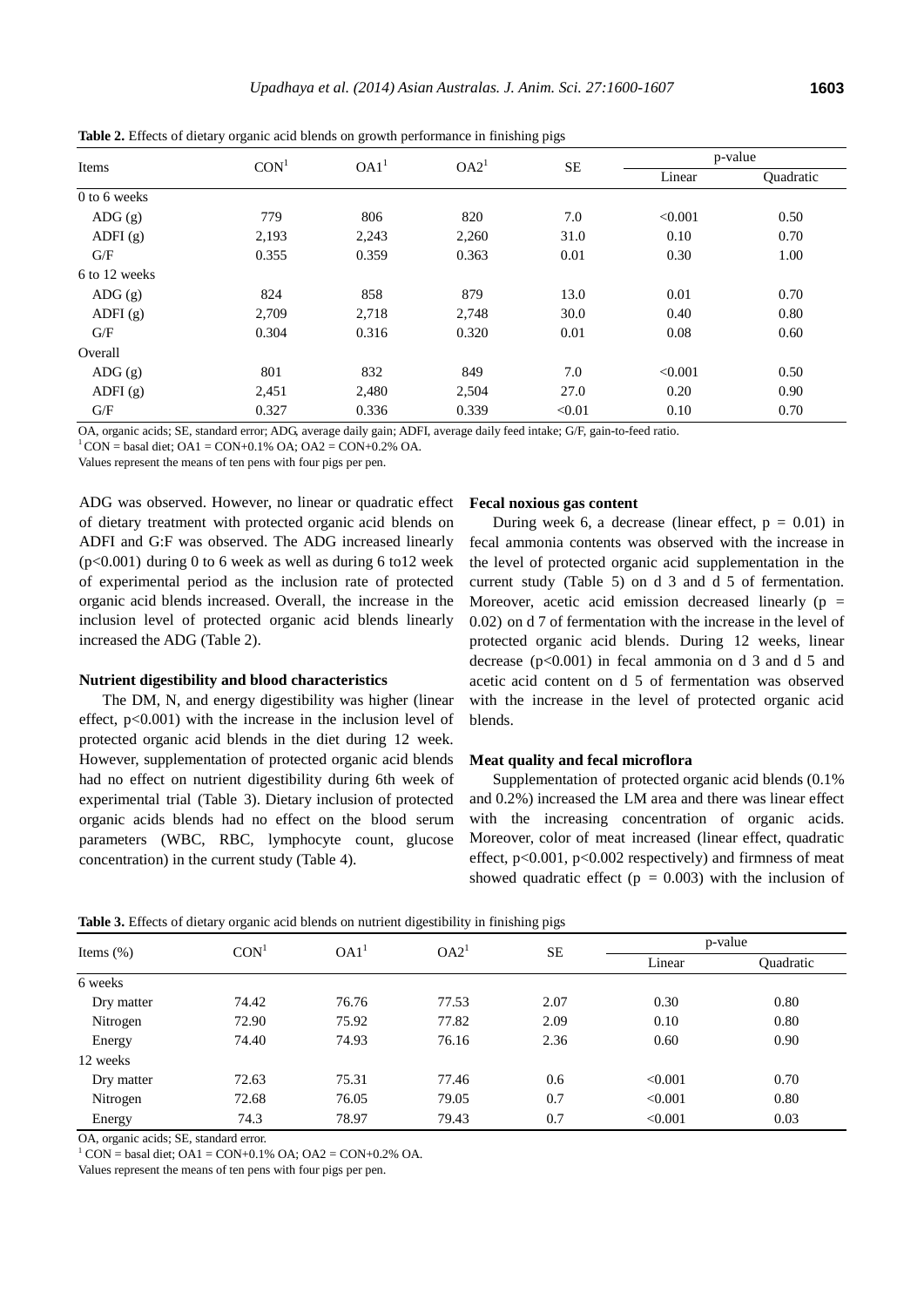| Item                      | CON <sup>1</sup> | OA1 <sup>1</sup> | OA2 <sup>1</sup> | <b>SE</b> | p-value |           |
|---------------------------|------------------|------------------|------------------|-----------|---------|-----------|
|                           |                  |                  |                  |           | Linear  | Quadratic |
| 6 weeks                   |                  |                  |                  |           |         |           |
| RBC $(10^6/\mu L)$        | 19.11            | 19.91            | 20.55            | 1.0       | 0.30    | 1.00      |
| <b>WBC</b> $(10^3/\mu L)$ | 6.69             | 6.47             | 6.68             | 0.5       | 1.00    | 0.70      |
| Lymphocyte (%)            | 44.95            | 43.32            | 44.07            | 2.2       | 0.80    | 0.70      |
| Glucose $(mg/dL)$         | 67.86            | 74.00            | 75.43            | 4.5       | 0.30    | 0.70      |
| 12 weeks                  |                  |                  |                  |           |         |           |
| RBC $(10^6/\mu L)$        | 20.7             | 21.4             | 22.75            | 0.8       | 0.10    | 0.80      |
| WBC $(10^3/\mu L)$        | 7.36             | 7.30             | 7.39             | 0.1       | 0.90    | 0.60      |
| Lymphocyte $(\%)$         | 61.03            | 63.74            | 62.83            | 3.3       | 0.70    | 0.70      |
| Glucose $(mg/dL)$         | 63               | 64.57            | 65.14            | 3.5       | 0.30    | 0.70      |

**Table 4.** Effect of dietary organic acid blends on blood profiles in finishing pigs

OA, organic acids; SE, standard error; RBC, red blood cells; WBC, white blood cells.

 $1^1$  CON = basal diet; OA1 = CON+0.1% OA; OA2 = CON+0.2% OA.

Values represent the means of ten pens with two pigs per pen.

increasing level of protected organic acid in the diet (Table 6).

During 6 week, increase in inclusion level of protected organic acid blends decreased (linear effect, p = 0.01) *E. coli* counts and increased (linear effect, p = 0.004) *Lactobacillus* counts (Table 7). During 12-wk of experimental trial, feces from pig fed diet supplemented

**Table 5.** Effect of dietary organic acid blends on fecal noxious gas emission in finishing pigs

| Items $(\%)$   | CON <sup>1</sup> | OA1 <sup>1</sup> | OA2 <sup>1</sup> | <b>SE</b> | p-value |           |
|----------------|------------------|------------------|------------------|-----------|---------|-----------|
|                |                  |                  |                  |           | Linear  | Ouadratic |
| 6 weeks        |                  |                  |                  |           |         |           |
| Ammonia        |                  |                  |                  |           |         |           |
| 1 <sub>d</sub> | 11.6             | 11.9             | 9.1              | 0.9       | 0.10    | 0.20      |
| 3 d            | 15.4             | 14.3             | 13.0             | 0.6       | 0.01    | 0.90      |
| 5 d            | 18.0             | 16.7             | 15.0             | 0.8       | 0.01    | 0.80      |
| 7 d            | 17.0             | 7.1              | 15.6             | 0.7       | 0.20    | 0.30      |
| Acetic acid    |                  |                  |                  |           |         |           |
| 1 <sub>d</sub> | 16.5             | 16.4             | 15.5             | 0.3       | 0.10    | 0.30      |
| 3 d            | 17.6             | 18.0             | 17.4             | 0.5       | 0.70    | 0.40      |
| 5 d            | 31.2             | 32.4             | 31.2             | 0.4       | 1.00    | 0.03      |
| 7 d            | 22.8             | 22.9             | 21.7             | 0.3       | 0.02    | 0.10      |
| 12 weeks       |                  |                  |                  |           |         |           |
| Ammonia        |                  |                  |                  |           |         |           |
| 1 <sub>d</sub> | 13.8             | 13.4             | 13.1             | 0.5       | 0.30    | 0.90      |
| 3 d            | 16.5             | 16.0             | 15.1             | 0.3       | 0.01    | 0.60      |
| 5 d            | 18.8             | 17.5             | 17.1             | 0.3       | < 0.001 | 0.20      |
| 7 d            | 17.1             | 17.4             | 16.7             | 0.3       | 0.30    | 0.20      |
| Acetic acid    |                  |                  |                  |           |         |           |
| 1 d            | 16.0             | 16.4             | 15.8             | 0.5       | 0.80    | 0.40      |
| 3 d            | 18.3             | 18.7             | 17.8             | 0.5       | 0.50    | 0.30      |
| 5 d            | 33.2             | 31.5             | 30.6             | 0.5       | 0.003   | 0.50      |
| 7 d            | 23.3             | 23.2             | 21.9             | 0.5       | 0.01    | 0.30      |

OA, organic acids; SE, standard error.

 $1$ CON = basal diet; OA1 = CON+0.1% organic acids; OA2, CON +0.2% organic acids

Values represent the means of ten pens with two pigs per pen.

with organic acid blends showed linear reduction  $(p<0.001)$ of *E. coli* counts and showed the tendency of linear increase (p = 0.06) in *Lactobacillus* count with the increase in the level of organic acid blends.

# **DISCUSSION**

Unprotected organic acid can lead to different problems such as lack of edibility (Partanen, 2001), demineralization of bones (Partanen and Mroz, 1999) damage of stomach and intestinal mucus membrane (Argenzio and Eisemann, 1996). It may also induce bacterial resistance to acids (Bearson et al., 1997). However, by protecting the organic acids by encapsulation or matrix coating they are supplied to the intestine in a non-dissociated form. It has been reported that a combination of organic acids would enhance the effectiveness of acidification, because of their dissociation ability over a wide range of pH values, thereby maintaining optimum pH through the intestinal tract (Ravindran and Kornegay, 1993). However, the effectiveness of feeding acids to pigs varies with the types and combinations of acid, the health status of the animal and feed characteristics particularly the diet's buffering capacity (Blank et al., 1999; Mroz et al., 2006). Protected organic acid used in the current study is a blend of organic acids and MCFA with matrix coating. Protection of this acid is lipid base. The supplementation of diet with organic acids has been reported to improve growth performance by reducing gastrointestinal pH and subsequent modification of the intestinal microflora (Kirchgessner and Roth, 1982). The present finding shows that when finishing pigs are supplemented with feed containing 0.2% protected organic acid blends such as fumaric acid, citric acid, malic acid including MCFA, their ADG improved at 6 week as well as 12 week of experimental trial. The improvement in ADG could be due to the antimicrobial activity of organic acid which helps in the reduction of pathogenic microbial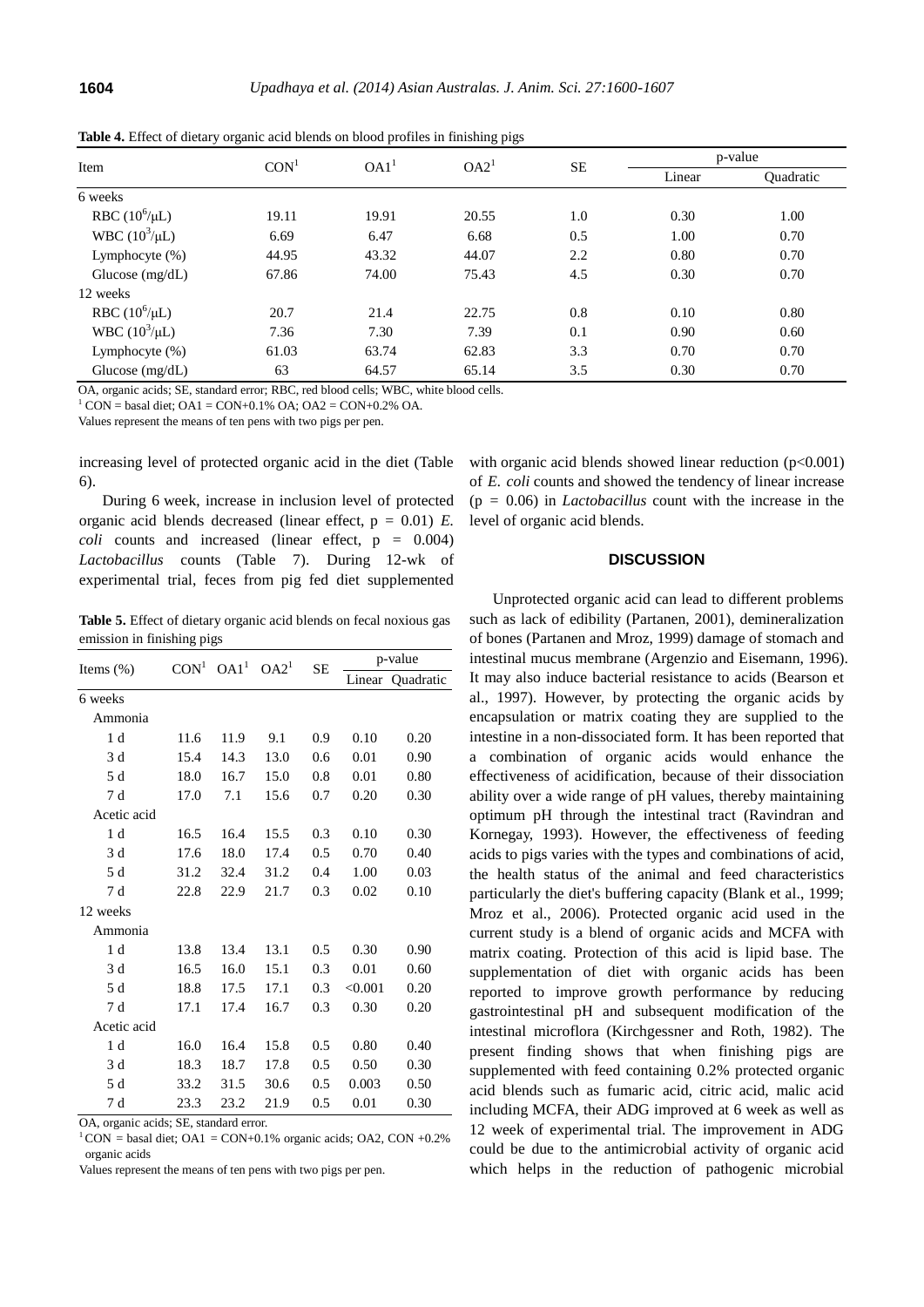| Items                           | CON <sup>1</sup> | OA1 <sup>1</sup> | O A2 <sup>1</sup> | <b>SE</b> | p-value |           |
|---------------------------------|------------------|------------------|-------------------|-----------|---------|-----------|
|                                 |                  |                  |                   |           | Linear  | Quadratic |
| pH                              | 5.72             | 5.81             | 5.72              | 0.0       | 0.90    | 0.04      |
| Longissimus muscle area $(cm2)$ | 47.00            | 49.16            | 50.79             | 0.4       | 0.001   | 0.70      |
| Water holding capacity (%)      | 57.34            | 58.1             | 57.87             | 1.3       | 0.80    | 0.80      |
| Meat color                      |                  |                  |                   |           |         |           |
| L (Lightness)                   | 58.90            | 59.78            | 58.58             | 1.0       | 0.90    | 0.40      |
| a (Redness)                     | 17.97            | 17.76            | 18.08             | 0.5       | 0.90    | 0.60      |
| b (yellowness)                  | 10.15            | 9.33             | 9.62              | 0.5       | 0.50    | 0.40      |
| Cooking loss (%)                | 33.48            | 28.66            | 29.74             | 1.8       | 0.20    | 0.20      |
| Sensory evaluation              |                  |                  |                   |           |         |           |
| Color                           | 1.16             | 2.18             | 2.08              | 0.1       | < 0.001 | < 0.002   |
| Marbling                        | 1.42             | 1.47             | 1.33              | 0.1       | 0.60    | 0.50      |
| Firmness                        | 1.59             | 1.99             | 1.70              | 0.1       | 0.30    | 0.003     |
| Drip $loss$ $%$                 |                  |                  |                   |           |         |           |
| D1                              | 5.23             | 5.87             | 5.71              | 1.0       | 0.70    | 0.80      |
| D <sub>3</sub>                  | 9.50             | 8.56             | 9.73              | 1.6       | 0.90    | 0.60      |
| D <sub>5</sub>                  | 12.27            | 11.55            | 11.38             | 1.3       | 0.60    | 0.90      |
| D7                              | 14.56            | 13.06            | 13.88             | 1.4       | 0.70    | 0.50      |

**Table 6.** Effect of dietary organic acid blends on meat quality on finishing pigs

OA, organic acids; SE, standard error.

 $1^1$  CON = basal diet; OA1 = CON+0.1% OA; OA2 = CON+0.2% OA.

Values represent the means of ten pens with two pigs per pen.

population growth thereby reducing the metabolic need of microbes and increasing the availability of dietary energy and nutrients to host animals. Consistent to our findings, some researchers have shown positive effects with single or blends of dietary acidifiers. For instance, supplementation of single acidifier such as formic acid or sorbic acid improved growth rate and feed efficiency as reported by Partenen and Mroz (1999); Overland et al. (2008). Likewise, Walsh et al. (2007) indicated that the addition of 0.4% organic acid blends such as fumaric, lactic, propionic, citric and benzoic acid improved growth performance and Li et al. (2008) also reported that 0.5% blends of organic acids such as butanic, fumaric and benzioic acid in the diet of weanling piglet improved growth performance. In contrast, other reports indicate no or negative responses with single acidifier such as fumaric, citric or formic acid (Radecki et al., 1988; Manzanilla et al., 2004) or blend of acidifiers such as formic acid, lactic acid and volatile fatty acids (Lee et al., 2007). The current study showed that protected organic acids blends improved nutrient digestibility during 12 week of the experimental trial. Likewise, other previous reports with different types of organic acid indicated that the inclusion of organic acid such as 2% benzoic acid (Kluge et al., 2010) in the diet of lactating sows improved the digestibility of nutrients, 0.5% phenyllactic acid (Wang et al., 2009a) improved nutrient digestibility in weanling pig and trends of egg production in laying hens (Wang et al., 2009b) and Franco et al. (2005) also reported that combination of lactic acid with formic or fumaric acids numerically increased DM digestibility in weanling pigs.

The increase in nutrient digestibility might have resulted from the increased microbial activity in the gastro intestinal tract (Yin et al., 2001). Luckstadt and Mellor (2011) indicated that protein and fat digestion is enhanced with organic acid supplementation because it stimulates exocrine pancreatic secretion of enzymes and bicarbonate. However, Kil et al. (2006) indicated that there was no positive response on nutrient digestibility with the inclusion of lactic, formic or fumaric acids in weanling pigs.

The emission of odorous gas such as ammonia as well as acetic acid from pig production facilities contributes to pollution in the environment (Zahn et al., 1997). To ensure sustainable pig production, the emission of such odorous gases should be reduced by proper management and dietary modification. In the current study, dietary supplementation of 0.2% protected organic acid blends showed favorable results in terms of reduction of odorous ammonia and acetic

**Table 7.** Effect of dietary organic acid blends on fecal microflora in finishing pigs

| <b>Item</b>               |      | $CON1 OA1 OA2$ |      | <b>SE</b> |        | p-value          |
|---------------------------|------|----------------|------|-----------|--------|------------------|
| $(log 10 \text{ cfty/g})$ |      |                |      |           |        | Linear Quadratic |
| 6 weeks                   |      |                |      |           |        |                  |
| E. coli                   | 6.02 | 5.24           | 5.32 | 0.1       | 0.01   | 0.10             |
| Lactobacillus             | 6.62 | 7.24           | 7.49 | 0.1       | <0.01  | 0.30             |
| 12 weeks                  |      |                |      |           |        |                  |
| E. coli                   | 5.95 | 5.33           | 5.21 | 0.1       | <0.002 | 0.04             |
| Lactobacillus             | 6.79 | 6.84           | 7.05 | 01        | 0.06   | 0.50             |

OA, organic acids; SE, standard error; *E. coli, Escherichia coli*.  $1^1$  CON = basal diet; OA1 = CON+0.1% OA; OA2 = CON+0.2% OA. Values represent the means of ten pens with two pigs per pen.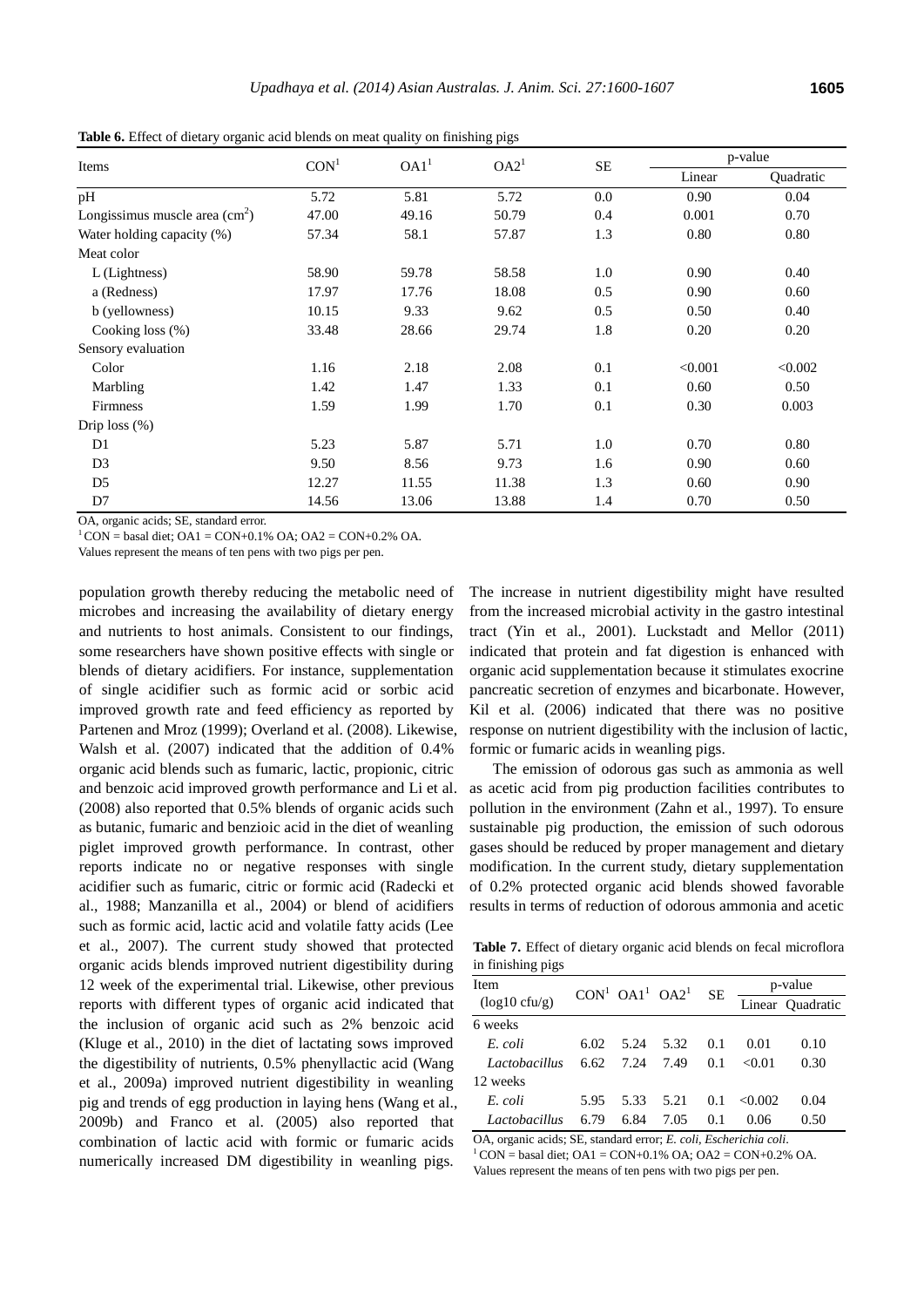gas emission. Eriksen et al. (2010) also reported that 2% benzoic acid supplementation in the diet of pigs reduced ammonia emissions in pig slurry by 60% to 70% for up to 2 month of storage. The reduction of these odorous gases could be possibly due to the reduction of pathogenic bacterial population in the gastrointestinal tract or due to enhancement of beneficial microbial activity leading to change in end products of microbial fermentation and shifting the ecosystem towards a more anabolic status. The toxic bacterial metabolites and ammonia were reduced by acidifiers with the reduction in pathogen concentration (Dibner and Buttin, 2002).

Dietary acidifiers have been broadly used worldwide in diets of animals as an alternative to antibiotic growth promoters, because of their potential to reduce the pH in the gastro intestinal tract which improves nutrient digestion and inhibits the invasion and proliferation of pathogenic bacteria in the gastrointestinal tract (Kil et al., 2011). The present study shows the significant increase in *Lactobacillus* population in week 6 of experimental period and tendency of increasing *Lactobacillus* population in week 12 with protected organic acid inclusion in the diet. However, *E. coli* population was significantly reduced in the feces obtained from pigs fed diet supplemented with protected organic acid compared with control in both experimental period (6 and 12 week) which is in agreement to Li et al. (2008) and Ahmed et al. (2014) who reported that blends of organic acid supplementation led to reduced *E. coli* and increased *Lactobacilli* concentration in weaned piglets. Furthermore, lactobacillus produces acid through fermentation thereby reducing intestinal pH of gut contents and benefit intestinal function. In addition they can inhibit the enteric pathogens (Vandenberg, 1993). Thus, the survival rate of *E. coli* in the present study could have been influenced by low pH because *E. coli* is less tolerant of acid pH.

The present study showed that the inclusion of organic acid increased the LM area indicating the desirability of carcass. Meat color is an important index to estimate the quality of meat (Li et al., 2007). In the current study meat color was unaffected but sensory evaluation on meat color indicated improvement in color. The reason for difference in meat color compared with that of sensory evaluation is unclear. Other analyzed parameters such as pH, drip loss, cooking loss and WHC were not affected with the inclusion of organic acid blends in the diet of weanling pigs.

### **CONCLUSION**

In conclusion, acidification of the diet with protected organic acid blends positively affected the ADG and reduced pathogenic bacterial load. It also improved nutrient digestibility, reduced fecal emission of ammonia and acetic acid and increased beneficial bacterial counts. The better results were seen with 0.2% of inclusion level of organic acid blends.

#### **ACKNOWLEDGMENTS**

The authors would like to acknowledge the financial assistance (No. PJ 312036-3) provided by the Korea Institute of Planning and Evaluation for Technology of Food, Agriculture, Forestry and Fisheries.

## **REFERENCES**

- Ahmed, S. T., J. A. Hwang, J. Hoon, H. S. Mun, and C. J. Yang. 2014. [Comparison of single and blend of acidifiers as an](http://www.ajas.info/journal/view.php?number=4794)  [alternative to antibiotics on growth performance, fecal](http://www.ajas.info/journal/view.php?number=4794)  [microflora and humoral immunity in weaned piglets.](http://www.ajas.info/journal/view.php?number=4794) Asian Australas. J. Anim. Sci. 27:93-100.
- AOAC. 2000. Official Methods of Analysis. 17th ed. Association of Official Analytical Chemists, Gaithersburg, MD, USA.
- Argenzio, R. A. and J. Eisemann. 1996. [Mechanisms of acid injury](http://www.ncbi.nlm.nih.gov/pubmed/8712526)  [in porcine gastroesophageal mucosa.](http://www.ncbi.nlm.nih.gov/pubmed/8712526) Am. J. Vet. Res. 57:564- 573.
- Bearson, S., B. Bearson, and J. W. Foster. 1997. [Acid stress](http://www.sciencedirect.com/science/article/pii/S0378109796005034)  [responses in enterobacteria.](http://www.sciencedirect.com/science/article/pii/S0378109796005034) FEMS Microb. Lett. 147:173-180.
- Berg, E. P. 2000. Pork composition and quality assessment procedures. In: National Pork Producers Council (NPPC). Des Monies, IA, USA. pp. 1-38.
- Blank, R., R. Mosenthin, W. C. Sauer, and S. Huang. 1999. [Effect](http://www.journalofanimalscience.org/content/77/11/2974)  [of fumaric acid and dietary buffering capacity on ileal and](http://www.journalofanimalscience.org/content/77/11/2974)  [fecal amino acid digestibilities in early-weaned pigs.](http://www.journalofanimalscience.org/content/77/11/2974) J. Anim. Sci. 77:2974-2984.
- Bosi, P., H. J. Jung, I. K. Han, S. Perini, J. A. Cacciavillani, L. Casini, D. Creston, C. Gremokolini, and S. Mattuzzi. 1999. [Effects of dietary buffering characteristics and protected or](http://www.ajas.info/journal/view.php?number=19510)  [unprotected acids on piglet growth, digestibility and](http://www.ajas.info/journal/view.php?number=19510)  characteristics [of gut content](http://www.ajas.info/journal/view.php?number=19510). Asian Australas J. Anim. Sci. 12:1104-1110.
- Dibner, J. J. and P. Buttin. 2002[. Use of organic acid as a model, to](http://japr.oxfordjournals.org/content/11/4/453.abstract)  [study the impact of gut microflora on nutrition and metabolism.](http://japr.oxfordjournals.org/content/11/4/453.abstract) J. Appl. Poult. Res. 11:453-463.
- Dierick, N. A., J. A. Decuypere, K. Molly, E. Van Beek, and E. Vanderbeke. 2002. [The combined use of](http://www.journals.elsevierhealth.com/periodicals/livest/article/S0301-6226(01)00331-1/abstract) triacylglycerols [\(TAGs\) containing medium chain fatty acids \(MCFAs\) and](http://www.journals.elsevierhealth.com/periodicals/livest/article/S0301-6226(01)00331-1/abstract)  [exogenous lipolytic enzymes as an alternative to nutritional](http://www.journals.elsevierhealth.com/periodicals/livest/article/S0301-6226(01)00331-1/abstract)  [antibiotics in piglet nutrition. II.](http://www.journals.elsevierhealth.com/periodicals/livest/article/S0301-6226(01)00331-1/abstract) *In vivo* release of MCFAs in [gastric cannulated and slaughtered piglets by endogenous and](http://www.journals.elsevierhealth.com/periodicals/livest/article/S0301-6226(01)00331-1/abstract)  [exogenous lipases; effects on the luminal gut flora and growth](http://www.journals.elsevierhealth.com/periodicals/livest/article/S0301-6226(01)00331-1/abstract)  [performance.](http://www.journals.elsevierhealth.com/periodicals/livest/article/S0301-6226(01)00331-1/abstract) Livest. Prod. Sci. 76:1-16.
- Eckel, B., M. Kirchgessner, and F. X. Roth. 1992. Influence of formic acid on daily weight gain, feed intake, feed conversion rate and digestibility. J. Anim. Physiol. Anim. Nutr. 67:93-100.
- Eriksen, J., A. P. Adamsen, J. V. Norgaard, H. D. Poulsen, B. B. Jensen, and S. O. Petersen. 2010. [Emissions of sulfur](https://dl.sciencesocieties.org/publications/jeq/abstracts/39/3/1097)  [containing odorants, ammonia and methane from pig slurry:](https://dl.sciencesocieties.org/publications/jeq/abstracts/39/3/1097)  [Effect of dietary methionine and benzoic acid.](https://dl.sciencesocieties.org/publications/jeq/abstracts/39/3/1097) J. Environ. Qual. 39:1097-1107.
- Franco, L. D., M. Fondevila, M. B. Lobera, and C. Castrillo. 2005.